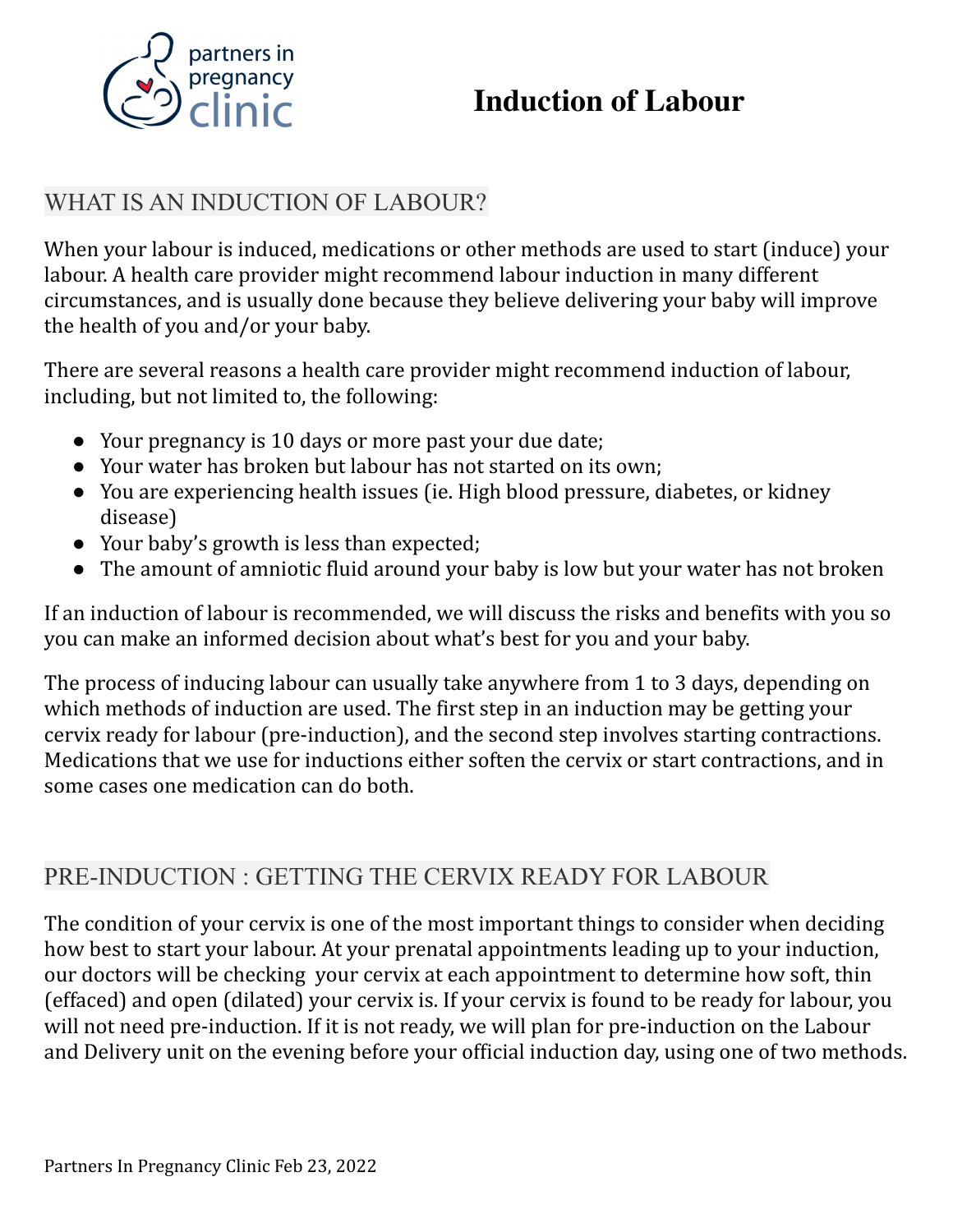### Pre-Induction using a Foley Catheter

- A thin tube (catheter) is inserted through the cervix, and the balloon tip at the end of the catheter is filled with sterile water to put gentle pressure on your cervix from inside your uterus.
- The insertion can be uncomfortable, but isn't usually painful. Most often no extra equipment is needed to insert the catheter, but occasionally we will use a speculum to help us with the insertion.
- After the catheter has been inserted, we will monitor your baby's heart rate for about 20 minutes, and then you will be sent home overnight with the catheter in place. If your care provider feels your baby needs more regular monitoring or you have other medical concerns, you may be asked to stay overnight in the hospital.
- Some women feel some cramping or contractions with the catheter in place, while others feel nothing at all.
- If the catheter falls out overnight, it usually means the catheter has helped to open your cervix.

### Pre-Induction using Cervidil

- Cervidil is a thin ribbon of material, and is full of a slow-release medication (Prostaglandin) that is inserted into your vagina and placed near the cervix where it is left overnight. The end of the ribbon is reachable at the entrance of the vagina.
- Prostaglandins help to soften, thin and open your cervix.
- After the cervidil is in place, you and your baby will be monitored for 2 hours to see how your body reacts to the medication. If your care provider feels your baby needs more regular monitoring or you have other medical concerns, you may be asked to stay overnight in the hospital. Otherwise you will be sent home overnight to rest.
- Women often feel cramping with the cervidil in place.
- While you are home overnight, you should contact Labour & Delivery if your water breaks, you have strong contractions that are less than 2 minutes apart, or you have contractions that last longer than 90 seconds.

# INDUCTION : STARTING CONTRACTIONS

On the day of your induction, you will usually be asked to come to Labour & Delivery by 8am. Remember that you must stop at the Registration Desk in ER each time you come to L&D, even if you are coming in the morning after a Pre-Induction.

The PIPC doctor will meet you there, and they will check your cervix to help decide the best way to get your labour started. If you have had a Pre-Induction, the Foley catheter or Cervidil will be removed.